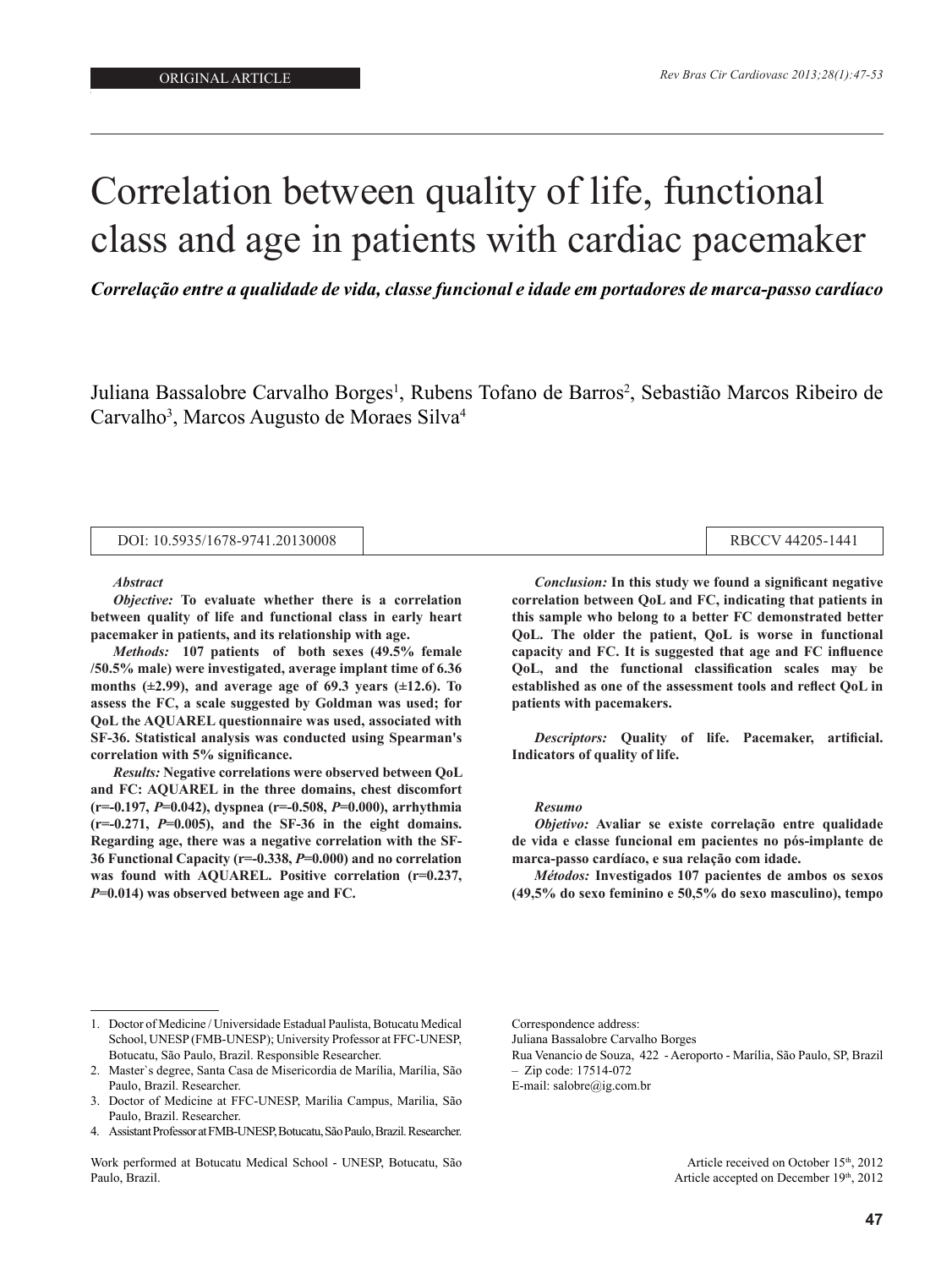| Abbreviations, Acronyms & Symbols |                                                                               |  |  |  |
|-----------------------------------|-------------------------------------------------------------------------------|--|--|--|
| FC<br>QOL<br>ICD                  | functional class<br>quality of life<br>implantable cardioverter defibrillator |  |  |  |

**médio de implante 6,36 ±2,99 meses e média de idade 69,3 ±12,6 anos. Para avaliação da classe funcional, foi utilizada escala proposta por Goldman e para qualidade de vida, questionário AQUAREL associado ao SF-36. Realizada análise estatística pela correlação de Spearman, com significância de 5%.** 

*Resultados:* **Foram observadas correlações negativas entre qualidade de vida e classe funcional: AQUAREL nos três domínios, desconforto no peito (r=-0,197,** *P***=0,042), dispneia (r=-0,508,** *P***=0,000), arritmia (r=-0,271,** *P***=0,005) e, no SF-36**  **nos oito domínios. Em relação à idade, correlação negativa com Capacidade Funcional do SF-36 (r=-0,338,** *P***=0,000) e não se observou correlação com AQUAREL. Entre idade e classe funcional observou-se correlação positiva (r=0,237,** *P***=0,014).** 

*Conclusão:* **Neste estudo, encontrou-se correlação negativa entre qualidade de vida e classe funcional, evidenciando nesta amostra que os pacientes pertencentes a melhor classe funcional apresentaram melhor qualidade de vida. Conforme maior idade, pior a qualidade de vida em Capacidade Funcional e em classe funcional. Sugere-se, que idade e classe funcional influenciam qualidade de vida e as escalas de classificação funcional podem constituir um dos instrumentos que integram a avaliação e refletem a qualidade de vida em portadores de marca-passo.**

*Descritores:* **Qualidade de vida. Marca-passo artificial. Indicadores de qualidade de vida.**

#### INTRODUCTION

The complex cardiac stimulant is released by a process of cell specialization and reflects the effort of millions of years in the phylogeny for the maintenance of life. Naturally, the replacement of components of the conduction system, with the maintenance of their properties, has always been a major challenge in the field of cardiac electrotherapy [1].

The normal process of conducting the heart is damaged when one of the coronary vessels is obstructed, making the conduction blocked. When this type of abnormality is detected, it can indicate pacemakers implantation, which consists of mechanisms of cardiac pacing, in order to correct or lessen the changes [2]. These electrical devices are responsible for providing cardiac electrical activity as physiological as possible, contributing primarily to correct heart rate and resynchronization of cardiac chambers [1,3].

Currently, artificial electrical cardiac pacing is no longer just a way to save patients' lives with atrioventricular blocks, becoming a way to correct heart rhythm disturbances and atrioventricular synchrony [4]. The concern went beyond prolonging life, but also enabling those patients achieve quality of life consistent with the average population. In this regard, several studies have been developed focusing on the quality of life of patients with pacemakers [3,5 - 11].

The term quality of life has many definitions. According to the World Health Organization, quality of life is the "individual's perception of their position in life within the cultural context and values that he lives as well as in relation to their goals, expectations, standards and concerns" [12].

The evaluation of quality of life and its measurement, initially aimed to complement the survival analyzes, adding to other clinical parameters. However, this evaluation has broadened its scope when it became part of the costeffectiveness analyses [13]. The concern with the concept of "quality of life" comes to rescue broader aspects than symptom control, reduced mortality or increased life expectancy. The quality of life related to health refers to a subjective view of the patient about their health status, and may be contrasted with physiological assessments with clinical interpretations relating to the patient welfare and their functional capacity [13,14].

Several tools have been proposed to assess the quality of life in health, the most used questionnaires are the the generic and specific ones [3,14-16]. For patients with pacemakers, the literature recommends using a specific questionnaire related to general health issues contained in a generic questionnaire [5-8].

According to Cunha et al. [9], the quick development in recent decades of sophisticated devices and the increasing number of indications for implantation of pacemaker, draw attention to the use of new methods that assess the quality of life and daily activity level of these patients. They observed in their studies important aspects of correlation between two forms of evaluation: quality of life and functional classification.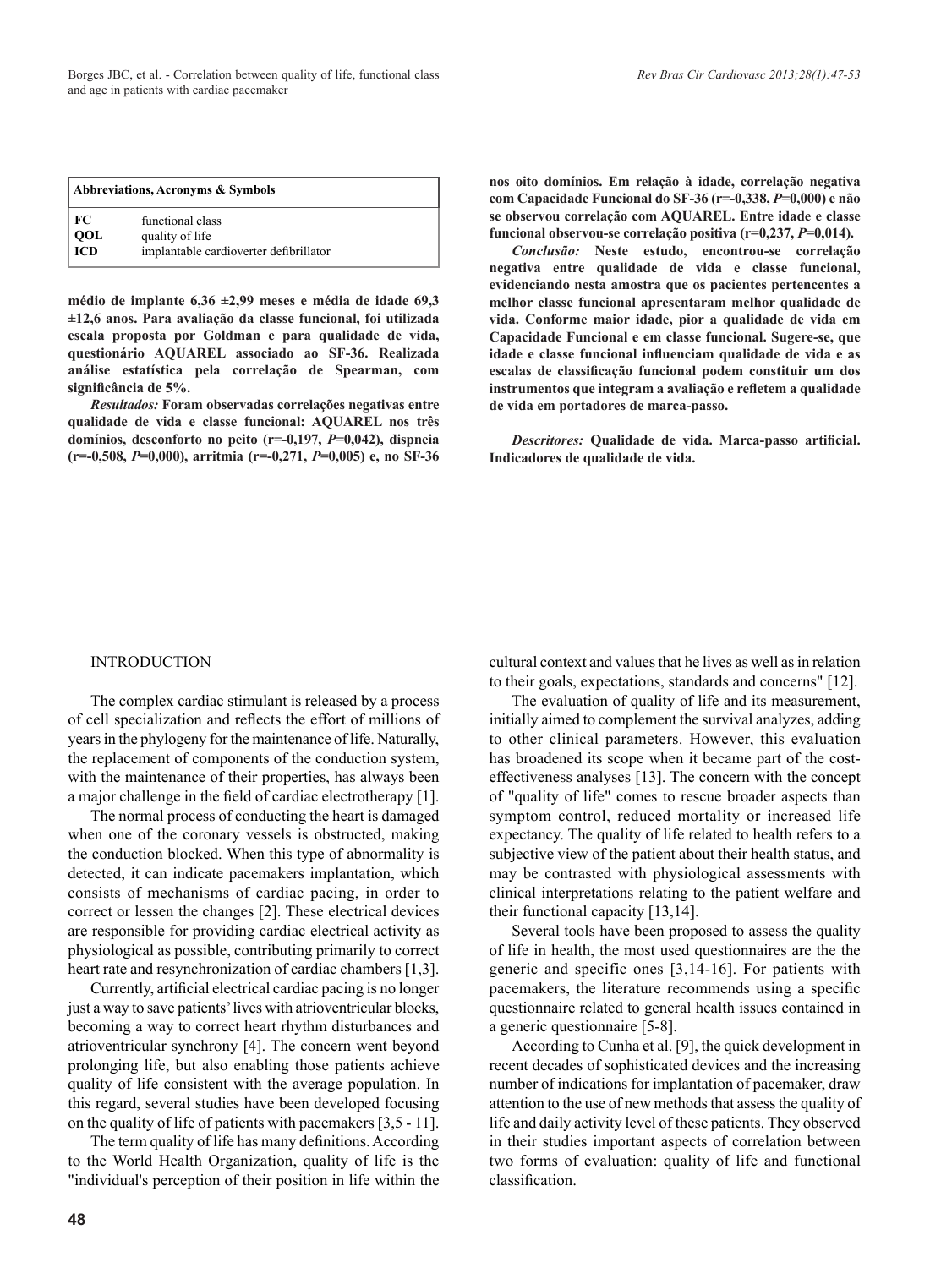Functional rating scales are often used during evaluations of patients with pacemakers in order to categorize the degree of cardiovascular dysfunction. Among them, the Goldman scale is the most important one [3,5,17].

The instruments to assess quality of life and functional classification are a complementary way to assess the patients'physical, emotional and functional aspects. However, it is still debatable the correlation between functional class and quality of life of definitive cardiac pacemaker users. This question is the basis of this study, therefore, it is necessary to deeply discuss the theme "functional capacity and quality of life in patients with pacemaker", as suggested in studies by Stofmeel et al. [18] Oliveira et al. [8] and Cunha et al. [9].

The aim of this study was to evaluate the correlation between quality of life and functional class in patients after implantation of cardiac pacemakers, and their relationship with age.

## **METHODS**

We conducted a cross-sectional study, a type of descriptive and quantitative observational study in patients with pacemakers, at the Department of Cardiac Surgery and Pacemaker at Santa Casa de Misericórdia, Marília, SãoPaulo. Data collection occurred from August 2009 to June 2010.

The minimum sample size was estimated at n=85, taking into account a 5% significance level (a=0.05), a 20% type II error (b=0.20) and magnitude of effect  $|r| = 0.30$  [19]. The study was approved by FAMEMA Research Ethics Committee, protocol: #nº 442/08, in accordance with the Declaration of Helsinki. Volunteers signed an informed consent form.

The study included individuals of both genders, between three and 12 months after pacemaker implantation for conduction system disease, with no coronary artery disease and also clinically stable over the age of 18. We excluded individuals under the age of 18, patients that did not understand the sequence of tests, and also those that showed restraint of speech, hearing and understanding and individuals who did not want to participate.

The volunteers were evaluated using a protocol that included personal data, questions regarding the cardiac pacemaker (time, reason, pacing mode), comorbidities, functional class and quality of life questionnaires.

The functional classes was assessed by specific activity scale functional classification proposed by Goldman et al. [17], applied as an interview by a single trained individual. This scale consists of simple questions about specific activities, and each one relates to metabolic expenditure. Patients answered questions with "YES" or "NO" according to the statement of functional classification for that scale

and have been divided into functional classes: I (able to perform all the activities questioned equivalent to metabolic consumption  $\geq$  7 mets) II (perform activities with metabolic consumption  $\geq$  5 mets), III (able to perform activities with metabolic consumption  $\geq$  2mets) and IV (unable to perform activities that require consumption above 2 mets) [3,8,9,17].

While evaluating the quality of life, we used two questionnaires that should be applied together in patients with pacemakers: quality of life questionnaire specific for patients with pacemakers, the Assessment of Quality of Life and Reletad events - AQUAREL and generic questionnaire The Medical Study 36-item Short-Form Health Survey - SF-36, [3,8,9]. Both instruments were translated and adapted to Portuguese and are valid, reliable and reproducible in the Brazilian population [8,15].

The questionnaire AQUAREL consists of twenty questions divided into three domains: chest discomfort, arrhythmia and dyspnea during physical activities. [3,6-8]. Chest discomfort involves the questions: 1 to 6 (regarding chest pain) and questions 11 and 12 (relating to dyspnea at rest). Arrhythmia is mentioned in questions 13 to 17. Dyspnoea during exercise includes questions 7 to 10 (relating dyspnea during exercise) and 18 to 20, (referring to fatigue) [3].

Each part consists of particular items which have five categories of response, with values from 1 to 5. The individual scores obtained for each part of the questionnaire were added up and computed by the formula shown in the data analysis. The final scores can range from zero (all complaints) to 100 (no complaints), when the latter represents perfect quality of life [8].

The SF-36 is a multidimensional questionnaire consisting of 36 items grouped into eight domains: functional capacity, physical aspects, pain, health status, vitality, social aspects, emotional conditions and mental health. It presents a final score from 0 to 100, where 0 corresponds to the worst and 100 to the best health status [15].

Regarding the sum of the scores, each questionnaire could vary their final score of 0 to 100, thus, a cut-off value of 50 was set (average) to determine the good and the bad areas. The areas that scored less than 50 would be with the worst quality of life and those that scored 50 or more would be with good quality of life [20].

AQUAREL and SF-36 questionnaires were applied in the form of an interview by a single examiner trained and unaware of the results of functional class. The sum of the points was performed according to literature descriptions for each questionnaire [3,15].

#### **Statistical Analysis**

Data were summarized using tables, absolute frequency, percentage, mean, standard deviation, maximum and minimum value.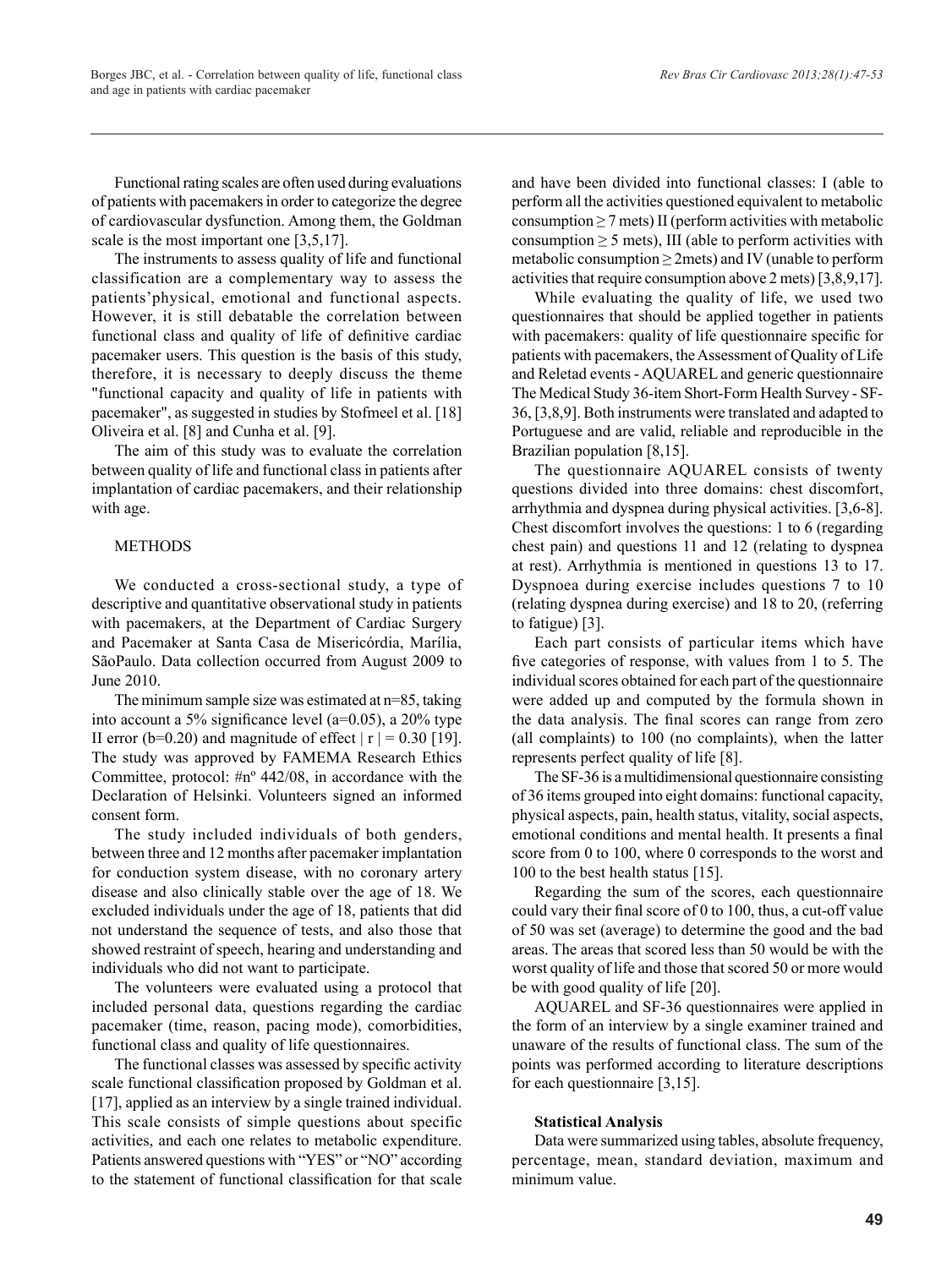In order to calculate the scores of the three domains of the questionnaire to measure AQUAREL quality of life (chest discomfort: questions 1 to 6, 11 and 12; dyspnoea: questions 7-10, 18-20; arrhythmia: questions 13 to 17) (1) de Oliveira [3] (203, p.46) equation was used with the following letters equivalence for the responses of each question of AQUAREL questionnaire and a 5-point Likert

scale: a) = 5 b)  $4 = c$ ) = 3, d) = 2) and e) = 1.

Equation = 100 -  ${[(\Sigma N - n^{\circ} N) / (number N X 5) - n^{\circ}]}$ N]  $\{X\}$  100. Where:  $\Sigma N =$  summation of scores of questions that compose the score and  $n^{\circ}$  N = number of questions that compose the score.

In the study of correlations among quantitative variables, the non-parametric Spearman test  $(r<sub>s</sub>)$  was used. The significance level adopted was 5% of probability to reject the null hypothesis.

## RESULTS

We evaluated 107 individuals of both genders (49.5% female and 50.5% male) with a mean implant pacemaker period of 6.36 months ( $\pm$  2.99 months), mean age of 69.3 years ( $\pm$  12.6 years). We observed 12.1% of Chagas disease, 64.5% of hypertension, 24.3% of diabetes mellitus and 48.6% were non-smokers. In relation to functional class, the majority with 70% class I. Table 1 presents the sample characterization.

The study results showed significant negative correlations between quality of life and functional class. In the AQUAREL analysis, we observed a negative correlation between overall quality of life and in all three areas: chest discomfort, dyspnea and arrhythmia with functional class. On the other hand, we did not observe a correlation with quality of life regarding age by AQUAREL (Table 2).

There were also significant negative correlations between the SF-36 in all its domains and functional class. Regarding age, there was a significant negative correlation with physical functioning (Table 3).

In studying the association between age and functional class, there was a significant positive correlation (r=0.237, *P*=0.014).

# DISCUSSION

### **Quality of life x functional classification**

According to a recent publication of the Brazilian Pacemakers, Resynchronizers and Defibrillators Registry (RBM) in 2012, while analyzing the implants of cataloged pacemakers, the current profile of indications is: 11.4% of patients in class I , 15.9% in class II, 41.3% in class III and 31.3% in class IV [21]. These numbers represent the universe of cardiac pacing in Brazil, the indications are prevalent in patients in classes III and IV.

Table 1. General characteristics and clinical study in 107 patients.

| Variables                              | $\%$            |
|----------------------------------------|-----------------|
| Gender                                 |                 |
| Female                                 | 49.5            |
| Male                                   | 50.5            |
| Education                              |                 |
| Iliterate                              | 30.8            |
| Incomplete Elementary School education | 55.1            |
| Incomplete High School education       | 1.9             |
| High School                            | 7.5             |
| <b>Higher Education</b>                | 3.7             |
| Chagas Disease                         |                 |
| Yes                                    | 12.1            |
| No                                     | 87.8            |
| Implant indication                     |                 |
| Atrioventricular block                 | 57.9            |
| Sinus node disease                     | 28.0            |
| Others                                 | 14.1            |
| Types of stimulation                   |                 |
| <b>Bicameral</b>                       | 86.9            |
| Unicameral                             | 13.1            |
| Implantation time (months)             |                 |
| Mean (SD)                              | $6.36 \pm 2.99$ |
| Minimum - Maximum                      | 1 - 13          |
| <b>Functional Classification</b>       |                 |
| Class I                                | 70              |
| Class II                               | 7               |
| Class III                              | 21              |
| Class IV                               | $\overline{2}$  |

Table 2. Mean values of quality of life (AQUAREL), and correlations between the domains of the questionnaire with functional class and age.

|                        | Chest pain      | <b>D</b> yspnea | Arrhythmia      | <b>Total AOUAREL</b> |
|------------------------|-----------------|-----------------|-----------------|----------------------|
| Mean $(SD)$            | $90.8 \pm 14.9$ | $75.0 \pm 21.3$ | $89.0 \pm 14.1$ | $84.9 \pm 13.9$      |
| Correlation coeficient |                 |                 |                 |                      |
| Functional class       | $r = -0.197$    | $r = -0.508$    | $r = -0.271$    | $r = -0.441$         |
|                        | $P=0.042*$      | $P=0.000*$      | $P=0.005*$      | $P=0.000*$           |
| Age                    | $r=0.188$       | $r = -0.041$    | $r=0.051$       | $r=0.028$            |
|                        | $P=0.052$       | $P=0.678$       | $P=0.600$       | $P=0.774$            |

*\* Significant (P<0.05). Spearman correlation test*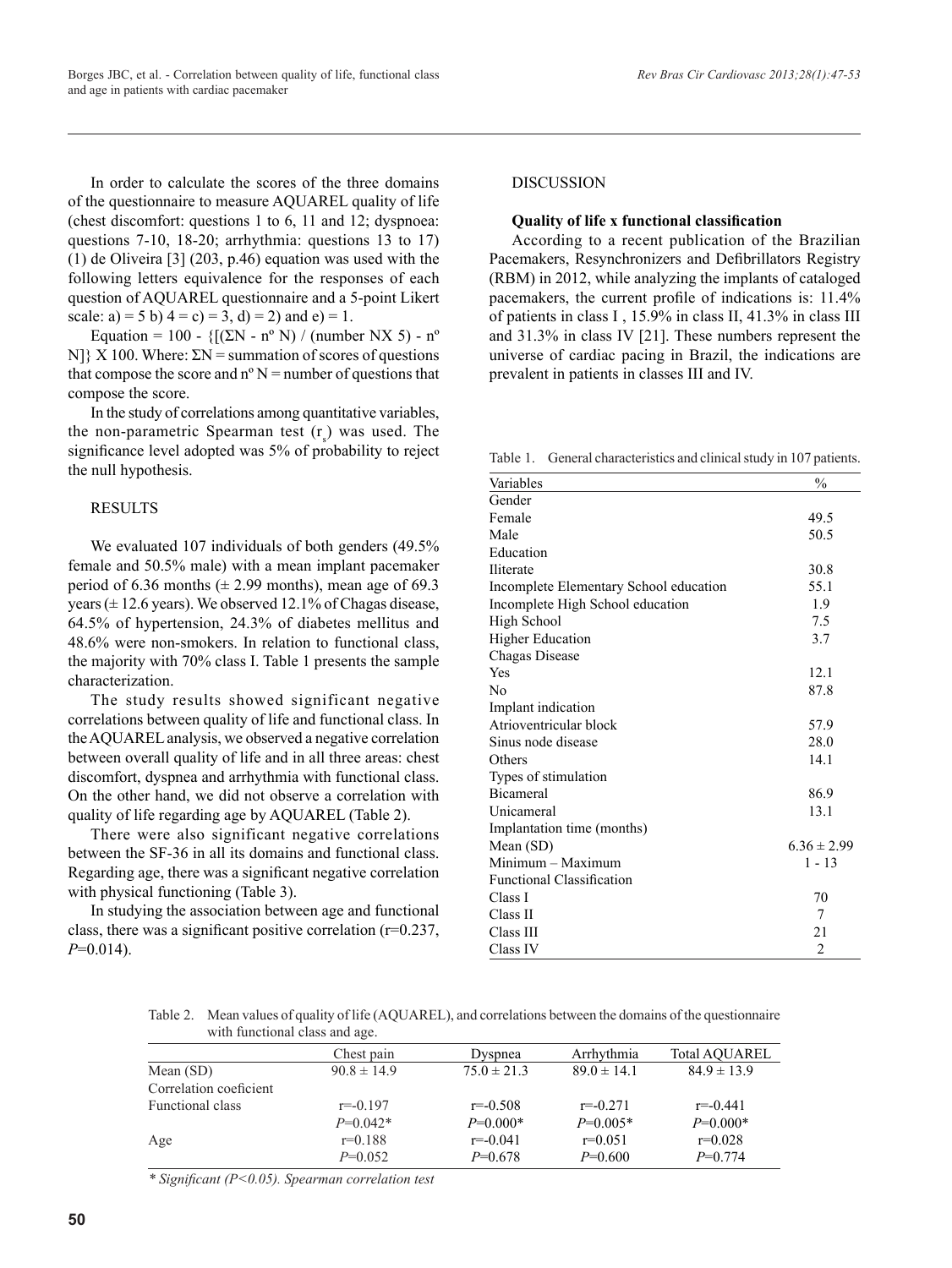|                        | Functional      | Physical        | Pain            | Health          | Vitality        | Social Aspects Emotional |                 | Mental          |
|------------------------|-----------------|-----------------|-----------------|-----------------|-----------------|--------------------------|-----------------|-----------------|
|                        | Capacity        | Aspects         |                 | Conditions      |                 |                          | Aspects         | Health          |
| Mean $(dp)$            | $69.2 \pm 24.9$ | $58.4 \pm 37.6$ | $63.5 \pm 27.0$ | $72.4 \pm 23.6$ | $74.2 \pm 20.6$ | $89.1 \pm 21.8$          | $62.6 \pm 43.1$ | $74.0 \pm 23.0$ |
| Correlation coeficient |                 |                 |                 |                 |                 |                          |                 |                 |
| Class                  | $r = -0.686$    | $r = -0.359$    | $r = -0.356$    | $r = -0.465$    | $r = -0.462$    | $r = -0.194$             | $r = -0.336$    | $r = -0.358$    |
| Functional             | $P=0.000*$      | $P = 0.000*$    | $P=0.000*$      | $P=0.000*$      | $P=0.000*$      | $P=0.045*$               | $P=0.000*$      | $P=0.000*$      |
| Age                    | $r = -0.383$    | $r = 0.063$     | $r = -0.089$    | $r = -0.089$    | $r = -0.044$    | $r = -0.070$             | $r = -0.003$    | $r=0.093$       |
|                        | $P=0.000*$      | $P=0.520$       | $P=0.360$       | $P=0.360$       | $P=0.651$       | $P=0.476$                | $P=0.973$       | $P=0.340$       |

Table 3. Mean values of quality of life (SF-36), and correlations between the domains of the questionnaire with functional class and age.

*\* Significant (P <0.05). Spearman correlation test*

Regarding the assessment of quality of life with AQUAREL and SF-36 questionnaires, it was observed that no domain resulted in values below 50, showing that the patient quality of life after implantation is above average, therefore, the quality of life for these patients was good.

Analyzing the highest and the lowest scores in AQUAREL, the lowest quality of life according to patients' opinion was in the dyspnea domain with 75 and, the best quality in discomfort with 90.8, the factor which was less affected in the life of these patients. In the SF-36 questionnaire, the domain with the highest quality of life was the social aspects with 89.1, it was also observed that the physical domain (impact of physical health on performance of daily activities and / or professional) had the lowest average in the both questionnaires with 58.4, but the most affected in patients' opinion.

These findings corroborate with the study by Oliveira [3], which evaluated the quality of life (AQUAREL and SF-36) in 139 patients with pacemakers and, observed impairment in quality of life by AQUAREL in dyspnea (75.3) and better quality in discomfort (85.3). In the SF-36, the worst quality of life was emotional (46.7), followed by physical (51.4) and best quality of life in social aspects (74.3).

Cesarino et al. [22] studied the quality of life in 50 patients with implantable cardioverter defibrillators (ICDs) by the SF-36. The social domain had the highest score (80.5) and the worst was the physical one (40.5), in agreement with this study.

We observed a negative correlation between all domains of quality of life and functional class in patients with pacemakers, suggesting that those individuals belonging to the best functional class had higher QOL scores, and those belonging to the worst levels of functional class (in this study, class III and IV) had the lowest scores. In accordance with the findings of Cunha et al. [9] who studied functional class in their research (Goldman) and quality of life (AQUAREL and SF-36) in 14 patients with pacemakers, also observed a significant correlation among the instruments: in the three domains of AQUAREL with functional class; and the SF-36 questionnaire, vitality, pain and functional capacity with functional class.

In the study of Stofmeel et al. [6,7], with 74 patients with pacemaker, a negative correlation of scores of quality of life (AQUAREL and SF-36) was observed with the functional classification of New York Heart Association (NYHA).

According to Oliveira et al. [8], the observed correlations among AQUAREL scores and instruments already recognized, such as the SF-36 scale and functional classification of Goldman, suggest that AQUAREL is an instrument for assessing quality of life capable of registering through its variation of their specific scores, changes in subjective points of view of patients with pacemakers. In accordance with this study, we also observed correlations between functional class and quality of life.

Oliveira et al. [23] studied quality of life in 139 patients with pacemakers, identified relationship between poorer quality of life related to health in patients with pacemakers with Chagas disease, female gender, unmarried status and the worst functional class. In multivariate analysis, the worst functional class stood out as an independent predictor of poor quality of life related to health in the physical component of the SF-36 and in all domains of AQUAREL.

Therefore, this study also showed a direct relationship of functional class, which reflects the degree of heart failure, quality of life in patients with pacemakers, confirming reports by other authors, such as Stofmeel et al. [18] Oliveira et al. [8,23]; Cunha et al. [9].

#### **Age x quality of life x functional classification**

According to Cunha et al. [9], the literature contains conflicting results regarding the correlation between age and quality of life in different populations [14,24,25]. It is believed that age has a relationship mainly with variables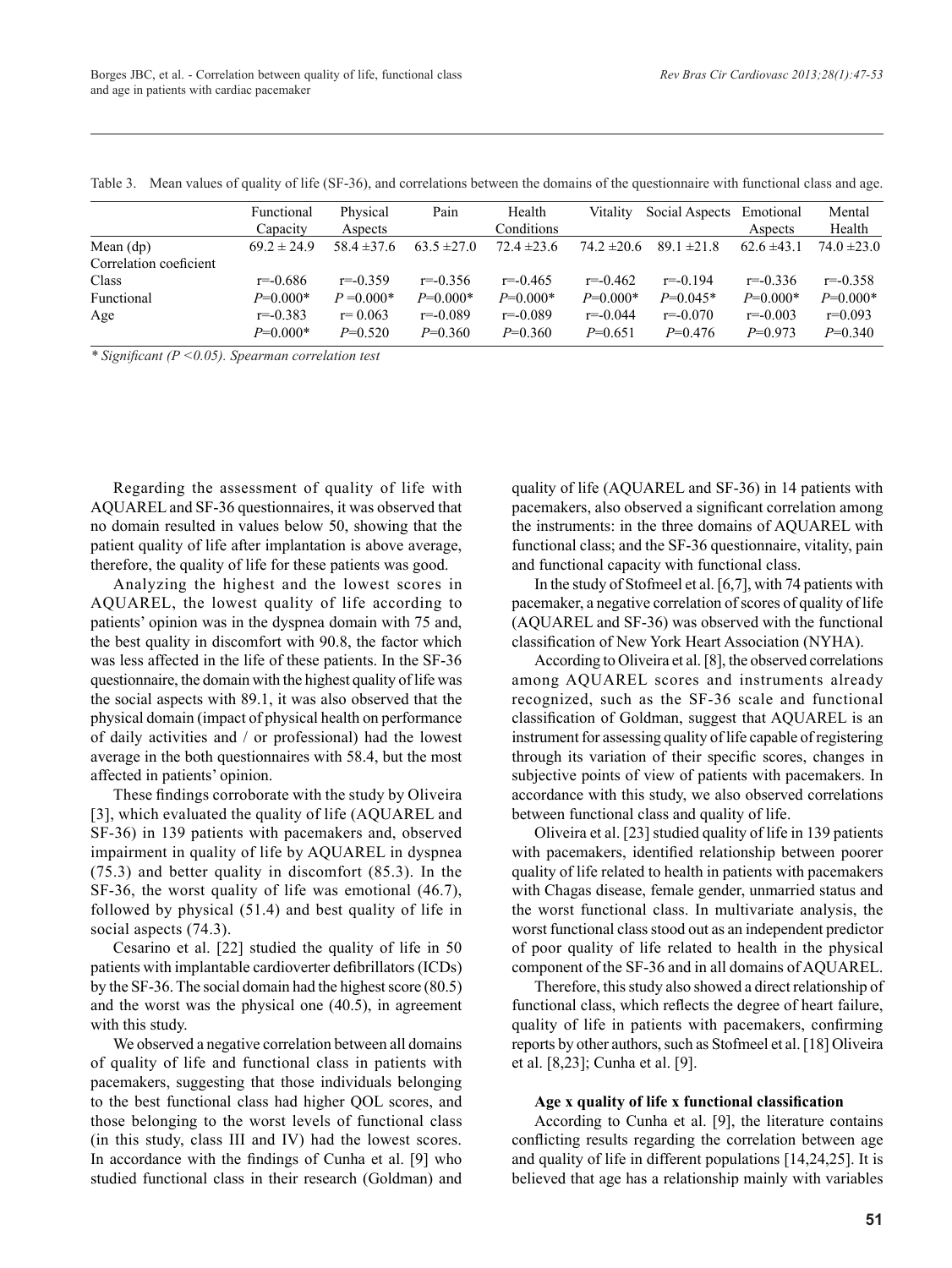relating to patients' physical condition [9,24,26].

In this study, we observed a negative correlation between age and the physical functioning domain of SF-36, one of which represents the physical condition. This domain indicates how much health conditions interfere with everyday activities, suggesting that patients with advancing age have greater impairment in physical and functional activities, thus with worse quality of life in functional capacity. Similar to these findings, Cunha et al. [9] observed a negative correlation between age and the SF-36 in the physical functioning domain, on the other hand, we also found a correlation between age and emotional aspect, supporting the controversial issue of the relationship between quality of life and age.

Van Eck et al. [27] studied quality of life in patients awaiting pacemaker implantation with a control population (without pacemakers). They emphasized that the most important predictors of a good quality of life were age, presence of cardiac comorbidities and atrial fibrillation. They also reported that age is inversely related to the quality of life, in accordance with the findings of this study.

In agreement with the results of Cunha et al. [9] the present study did not find any correlation between quality of life by AQUAREL and age. The authors explained in their paper that possibly this difference of association between age and the two instruments of quality of life is due to the fact that SF-36 is a generic questionnaire and has broader domains, which may cover different aspects susceptible to interference of age.

However, Cesarino et al. [22], research on perception of quality of life (SF-36) in patients with IDC, observed that the quality of life in relation to age showed no statistically significant difference. Two studies developed in the state of Goiás also observed no significant association between the scores of quality of life and age: Gomes et al. [25] evaluated the quality of life (SF-36 and AQUAREL) after pacemaker implantation in 23 patients and Anthony et al. [11] evaluated the quality of life (SF-36) of 25 cardiac patients eligible for implantation of pacemaker in a hospital.

The age reflects the aging, which is a non-modifiable risk factor, with greater frequency and greater severity in cardiovascular disease. Even though the pacemaker implantation may provide a benefit in terms of quality of life, this is not often measured in older populations due to other coexisting diseases and lower life expectancy [25].

In the present study we observed significant positive correlation between age and functional class, suggesting that older patients had worse functional class. We believe that this fact can be explained by the physiology of aging, because the scale of Goldman is sensitive to detect reduction of activities that relate to the ability to perform tasks that require a certain metabolic expenditure, disagreeing with the results of Cunha et al. [9] since no correlation was found.

It is suggested that the functional classification scales may constitute one of the tools that integrated the assessment and reflect the quality of life in patients with pacemakers, may help health staff in clinical practice.

## **CONCLUSION**

In this study, negative correlation was found between all domains of quality of life with functional class. Age was negatively correlated with quality of life and functional class.

The age and functional class have influence on quality of life, so these variables must be considered in strategies to improve quality of life in individuals with pacemakers.

## **REFERENCES**

- 1. Silva Jr O, Melo CS, Marra M, Correia D. Sítios endocárdicos alternativos na estimulação cardíaca artificial. Arq Bras Cardiol. 2011;96(1):76-85.
- 2. Ramos G, Ramos Filho J, Rassi Jr A, Pereira E, Gabriel Neto S, Chaves E. Marcapasso cardíaco artificial: considerações pré e per-operatórias. Rev Bras Anestesiol. 2003;53(6):854-62.
- 3. Oliveira BG. Medida da qualidade de vida em portadores de marcapasso: tradução e validação de instrumento específico [Dissertação de Mestrado]. Belo Horizonte: Escola de Enfermagem, Universidade Federal de Minas Gerais;2003. 116p.
- 4. Aredes AF, Lucianeli JG, Dias MF, Bragada VCA, Dumbra APP, Pompeo DA. Conhecimento dos pacientes a serem submetidos ao implante de marcapasso cardíaco definitivo sobre os principais cuidados domiciliares. Relampa. 2010;23(1):28-35.
- 5. Stofmeel MA, Post MW, Kelder JC, Grobbee DE, van Hemel NM. Quality-of-life of pacemaker patients: a reappraisal of current instruments. Pacing Clin Electrophysiol. 2000;23(6):946-52.
- 6. Stofmeel MA, Post MW, Kelder JC, Grobbee DE, van Hemel NM. Changes in quality-of-life after pacemaker implantation: responsiveness of the Aquarel questionnaire. Pacing Clin Electrophysiol. 2001;24(3):288-95.
- 7. Stofmeel MA, Post MW, Kelder JC, Grobbee DE, van Hemel NM. Psychometric properties of Aquarel: a disease-specific quality of life questionnaire for pacemaker patients. J Clin Epidemiol. 2001;54(2):157-65.